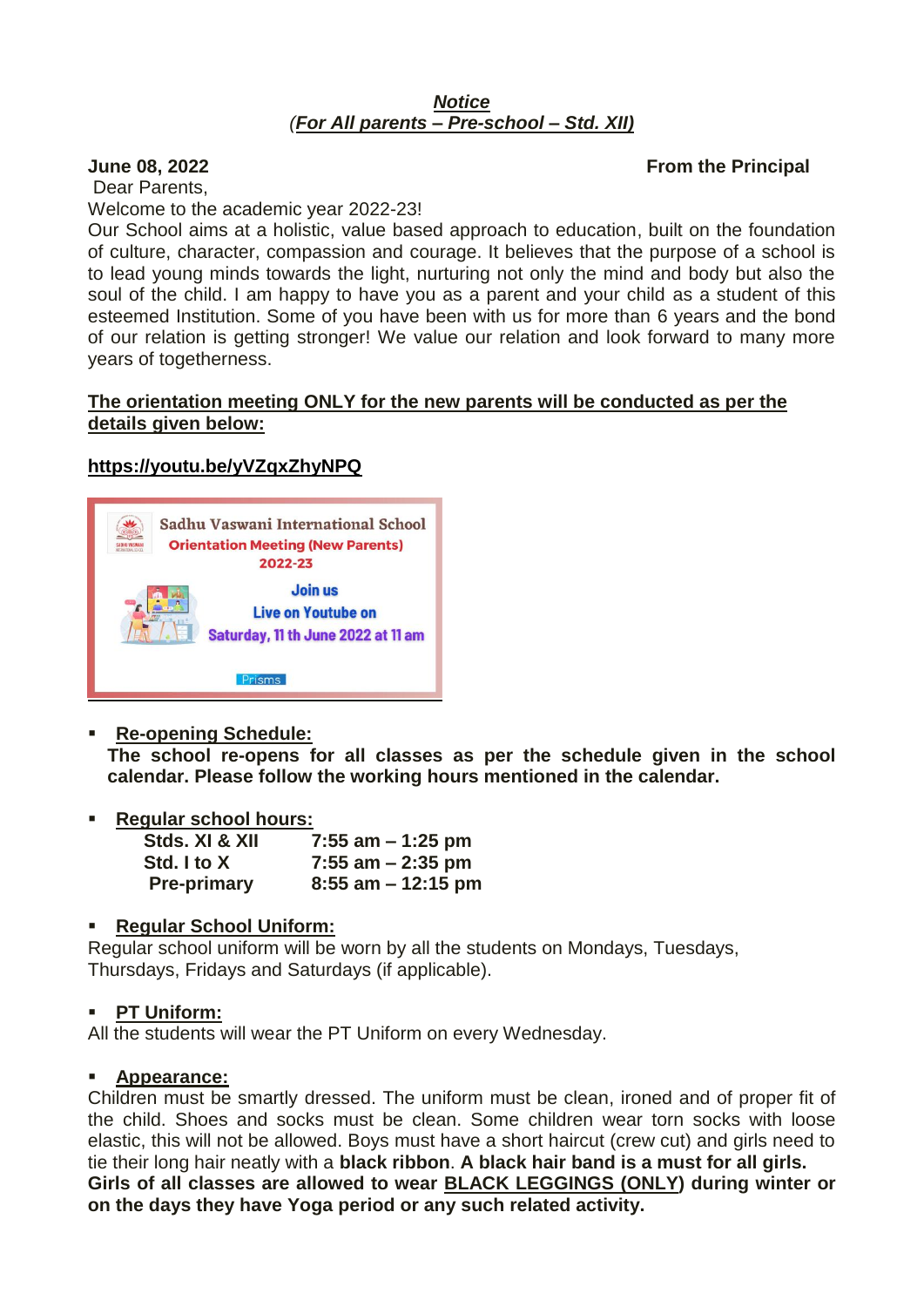# **Transport:**

For parents' convenience and in order to streamline the system of transportation and facilitate the transporter to plan the routes better, a transportation desk shall be present in the school premises from June  $8<sup>th</sup>$  from 8:00 am  $-$  12:00 noon.

If you are interested in availing transportation facility

The registrations for SVIS School Bus Transportation has started from 9th May 2022. We kindly request those who are willing to avail Transport service, please fill the Google form as soon as possible.

Link for the Transport Google Form is mentioned below:

(Limited Seats available)

If you have already filled this form in May 2022 month kindly ignore this link.

Transport Dept. NAGESHWAR ROADLINES Office : 9405215581 / 9922956883 www.schoolbuspune.com

https://forms.gle/3NgxXvytaG6rsCDG6

## **Textbooks & Notebooks:**

All the learning material for the pre-primary students and the students of Stds. I – XII has been bought by the parents. Enclosed please find a list of the notebooks to be covered and labelled accordingly. Please do it by Friday June 10, 2022 and send it back to school. The parents of the students of pre-primary may work on it in next week.

### **Suggestions for children's tiffin-box (for the pre-school students):**

| <b>Mondays &amp; Thursdays:</b> | Chapati / Paratha with vegetables                    |
|---------------------------------|------------------------------------------------------|
| Tuesdays & Fridays:             | Idli / Dosa / Vegetable Sandwich etc.                |
| Wednesdays:                     | Sprouts bhel, fruit salad, poha, upma, khichadi etc. |

**Students of Stds. I – XII must carry two tiffin boxes every day. A snack for the short break and proper lunch for the lunch break. Chips and junk food will not be permitted. Food brought in plastic packets will not be permitted.**

**As you all would be aware that Sadhu Vaswani International School believes in pure vegetarianism, please ensure that non vegetarian food (including eggs) is never provided in your children's tiffin-box.**

### **Things to be carried to school: (All items must be labeled)**

- 1. Tiffin (as per the suggested menu for the week)
- 2. Hanging sipper water bottle **(water bottle with straw)**
- 3. 2 napkins
- 4. Communication Notebook
- **5. Change of under garments and extra uniform (for pre-school children)**
- 6. Jackets / sweatshirts as per the school uniform
- 7. Raincoat